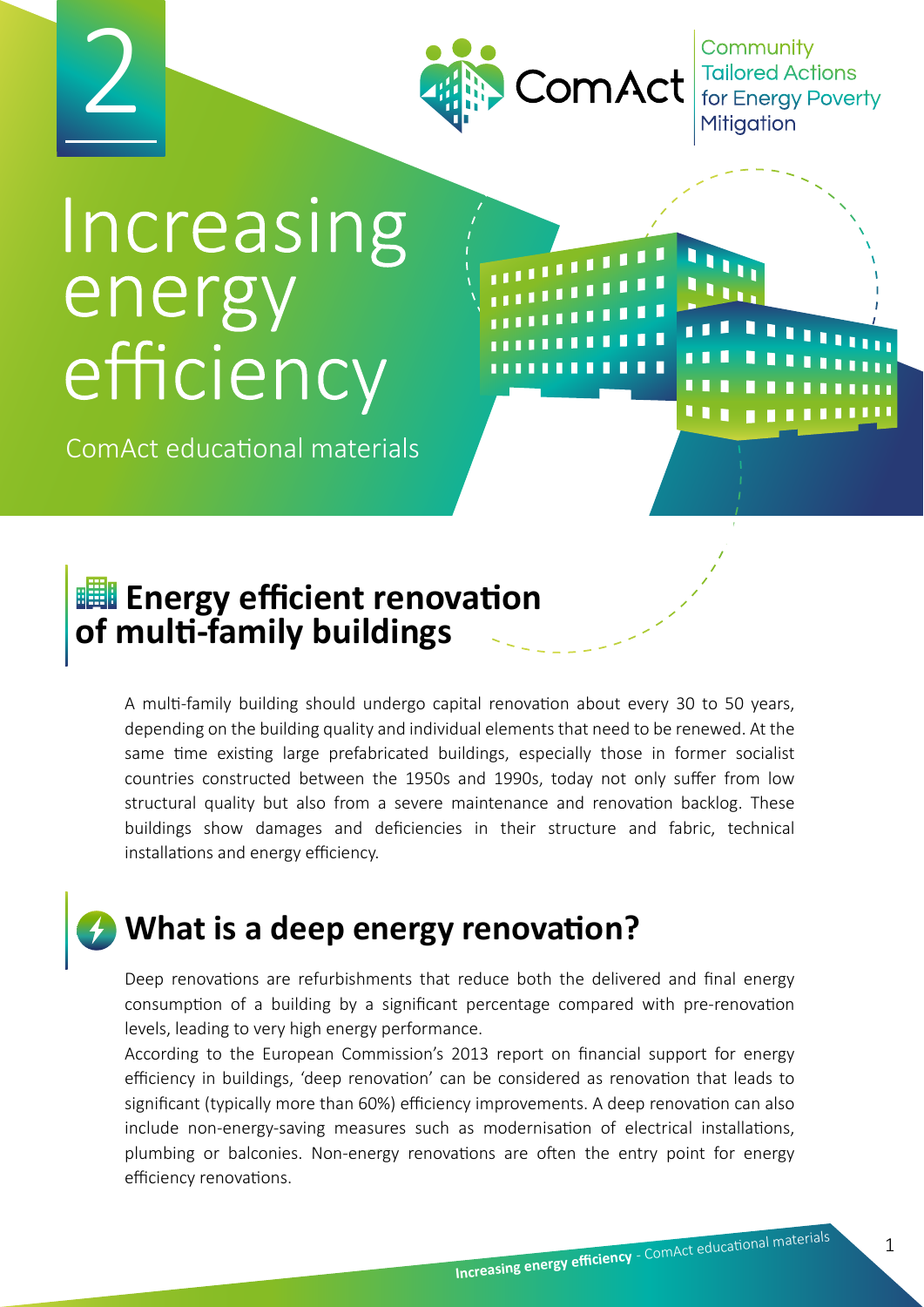



#### Measures to reduce heat conductivity

Thermal insulation of roof, attic

Thermal insulation of façade

Refurbishment of balconies

Thermal insulation of basement, basement ceiling and walls

Thermal insulation of pipes (heating and hot water system), fittings and heat exchangers in basement

Exchange of windows (in apartments and communal areas)

> Replacement of exterior entrance doors



#### Measures to renew and improve technical installations

Installation of automated heating unit

Replacement of heating boilers and equipment (pumps, regulation and control technology, etc.)

Hydraulic balancing of heating system

Replacement (modernisation) of heating system and installation of heating thermostats on radiators (possibly a remote element-by-element metering system) and replacement of one-pipe heating system with two-pipe system

> Replacement (modernisation) of ventilation system, installation of ventilation system with heat recovery

Replacement of drinking and hot water supply system

Exchange or modernisation of elevators

Replacement of lamps and light bulbs with energy efficient LED lighting, installation of motion detectors on stairwells

Use of renewable energy sources

**Increasing energy efficiency** - ComAct educational materials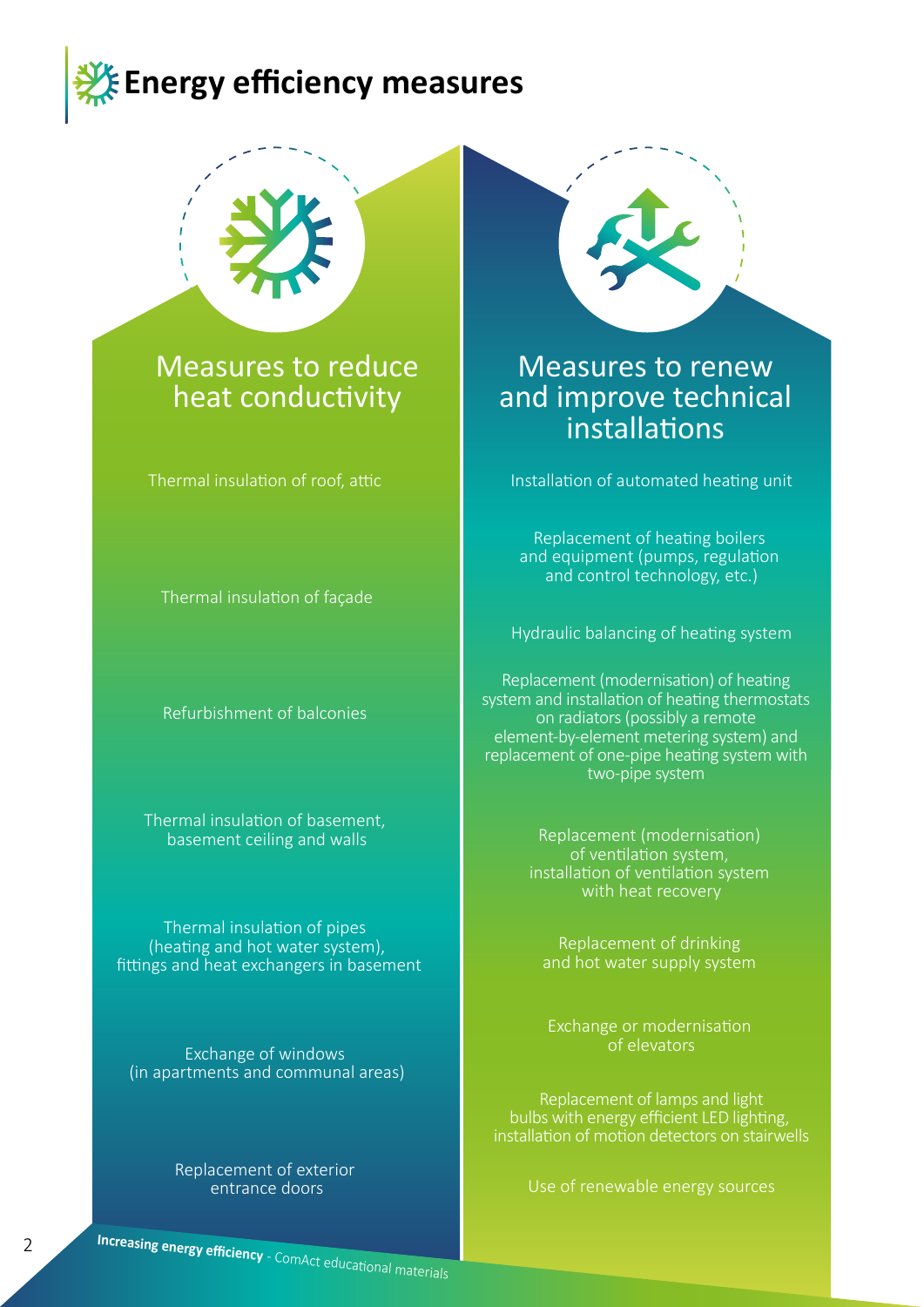### **Technical measures and their impacts on energy efficiency: possible energy savings in existing buildings**



(source: dena)

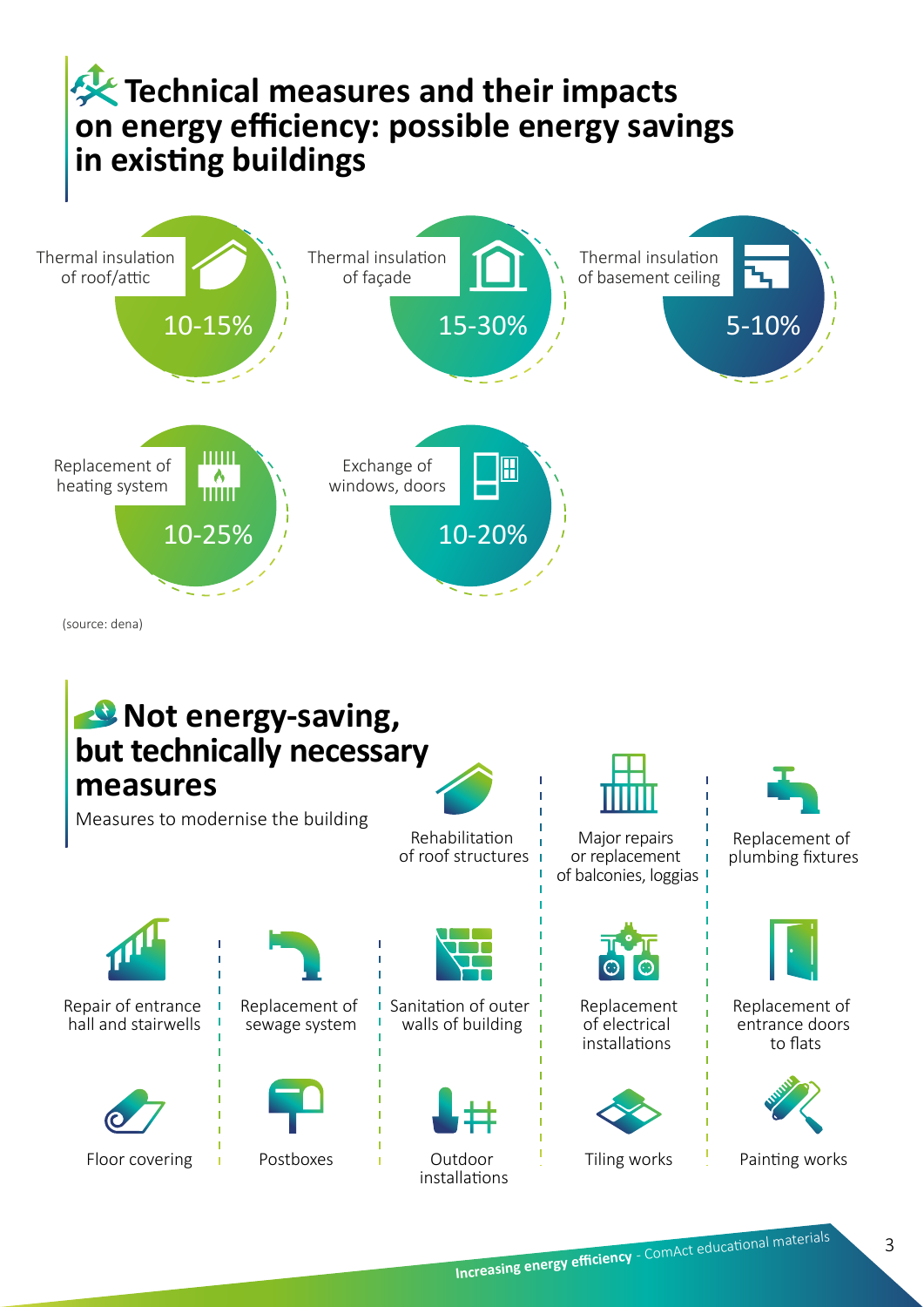### *I* Individual **refurbishment roadmap roadmap** *step by step to a modernised house:*



If a complete renovation "in one go" is not possible for financial or other reasons, an individual renovation roadmap is a good alternative. This is a plan of action for coordinated steps towards a deep energy renovation. The building and the need for renovation are considered as holistically as possible. Its preparation is preceded by a comprehensive structural and energy-related survey and consultation, while in-depth discussions are held with the homeowners so that the renovation roadmap is based on realistic assumptions and conditions.

The residents' financial resources and desired measures are fed into the plan and compared with the objective requirements for the overall condition of the building. Depending on the possibilities of the homeowners, the renovation can begin with concrete individual steps and systematically continue in further renovation steps (packages of measures). The most important prerequisite is that there is an overall renovation concept for the building behind all the steps and measures: they are coordinated and pursued with the aim of achieving a high-quality deep renovation in the long term.

This is important to avoid any lock-in effects through fossil fuel heating or stranded assets through renovation measures which later prove to be superfluous.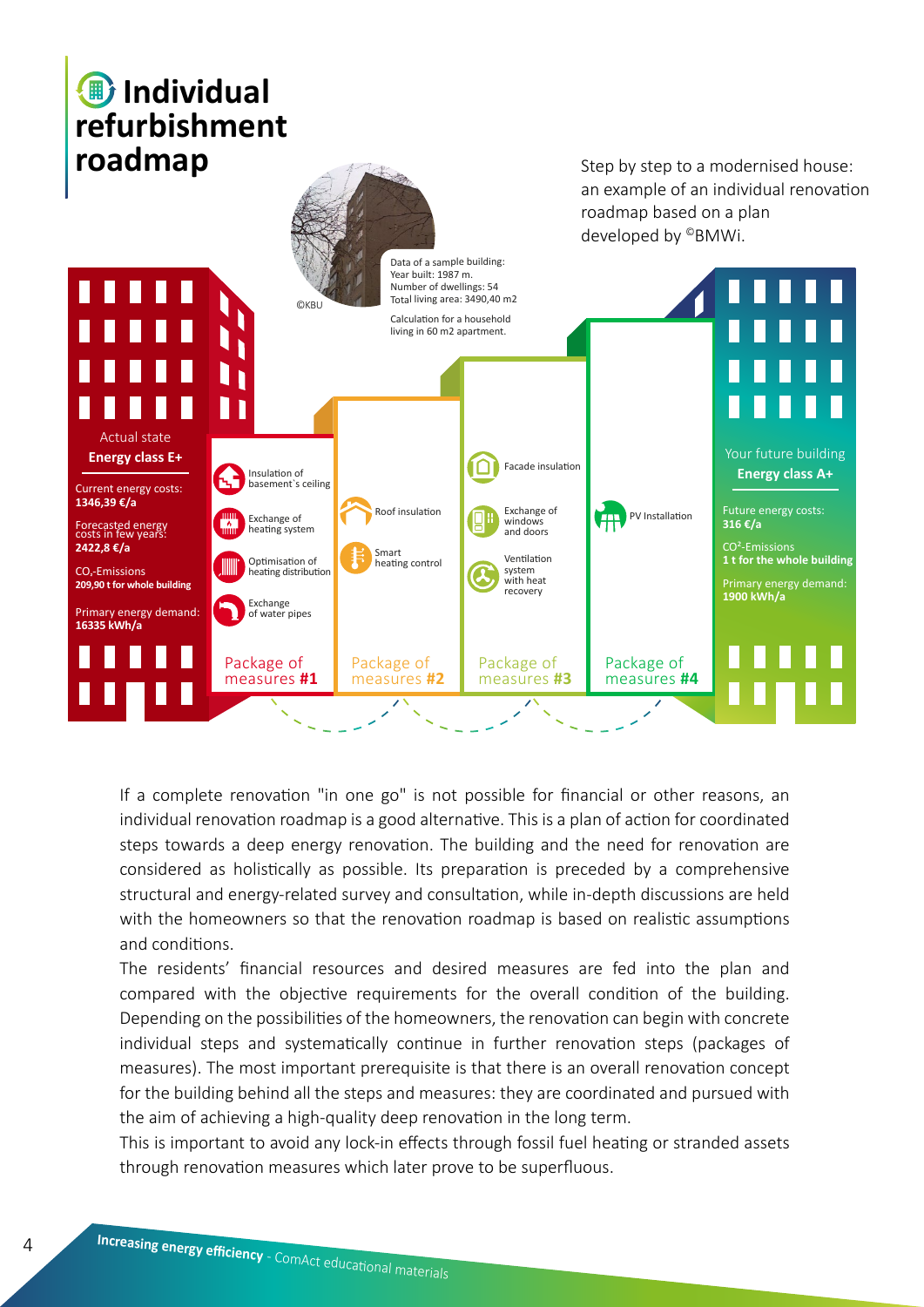#### **Main stages of organisation and implementation of energy renovation of multi-family buildings**



Evaluation, monitoring, repeated energy audit, preparation of the certificate, residents' training

## **Financing of energy efficiency measures**

Homeowners can use the following funding sources to finance energy renovation projects: